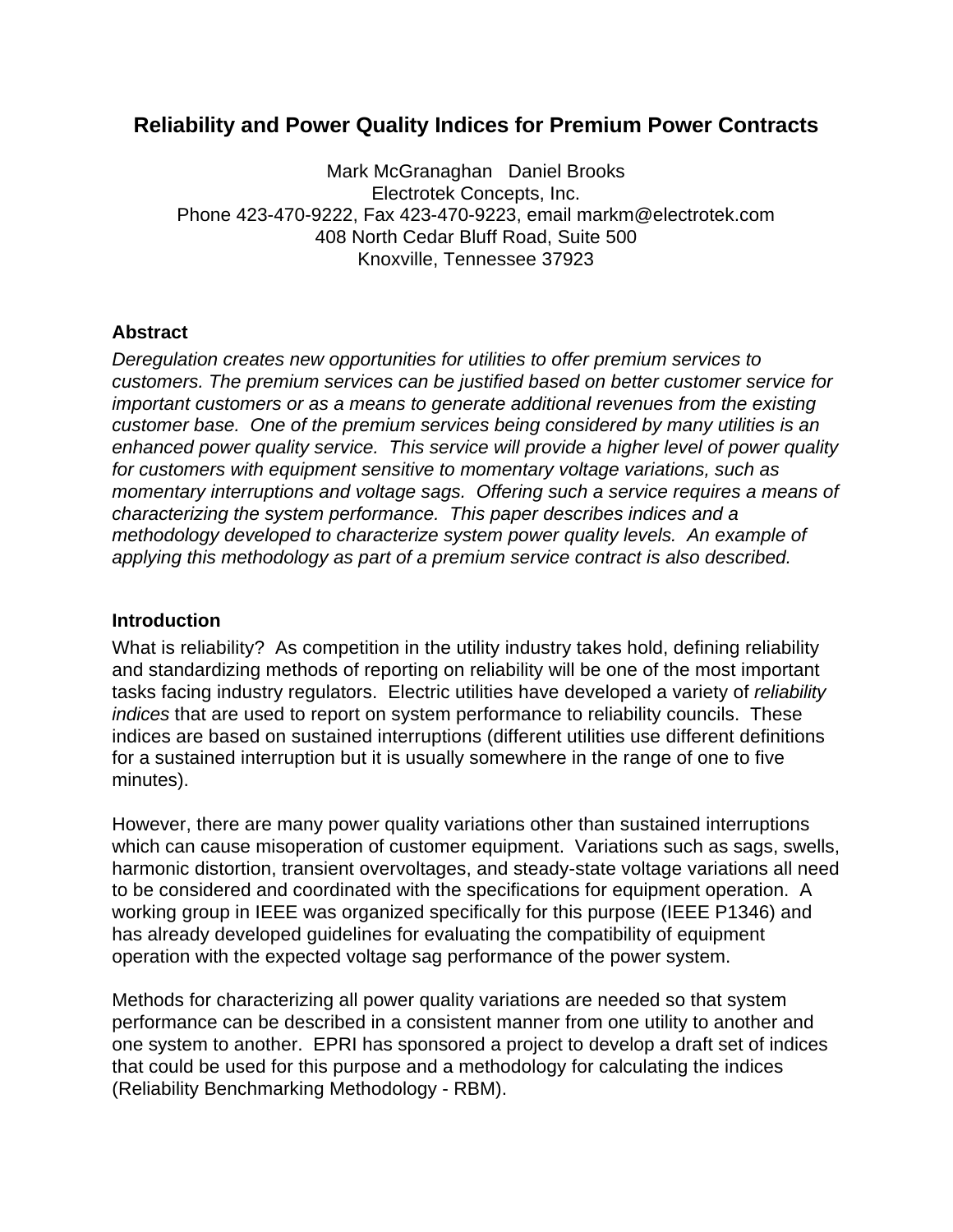For purposes of this discussion, let's focus on voltage sags. The IEEE Gold Book (Standard 493-1990) already includes voltage sags in the definition of reliability:

*Economic evaluation of reliability begins with the establishment of an interruption definition. Such a definition specifies the magnitude of the voltage dip and the minimum duration of such a reduced-voltage period that results in a loss of production or other function of the plant process.*

Voltage sags are generally the most important power quality variations affecting industrial and commercial customers. Characterizing voltage sag performance has become increasingly important as industries have automated their processes and become more dependent on sophisticated electronic equipment. Costs associated with a voltage sag event can range from tens of thousands of dollars at a plastics plant to millions of dollars at a semiconductor manufacturing facility. How can we describe the system performance so that customers can make economic evaluations of power conditioning requirements and evaluate alternative power supply proposals?

## **Indices for Voltage Sag Performance**

In defining indices for assessing voltage sag performance, we can use the work that has already been done in IEEE to define indices for both sustained and momentary interruption performance. These indices have been used by utilities for years, although they are just being standardized by the IEEE. They are included in the proposed IEEE Standard 1366.

We should also work to coordinate the definitions used for these indices with the definitions in IEEE Standard 1159-1995*, Recommended Practice on Monitoring Electric Power Quality.* A sustained interruption is defined as a reduction in the rms voltage to less than 10% of nominal voltage for longer than 1 minute. P1366 uses 5 minutes for this definition.

The most basic index for voltage sag performance is described below. It provides the basis for most of the other indices as well.

## *System Average RMS (Variation) Frequency IndexVoltage (SARFIx)*

*SARFIx* represents the average number of *specified* short-duration rms variation measurement events that occurred over the monitoring period per customer served from the assessed system. For *SARFIx*, the specified disturbances are those rms variations with a voltage magnitude less than *x* for voltage drops or a magnitude greater than *x* for voltage increases. *SARFIx* is defined by the equation:

$$
SARFI_x = \frac{\sum N_i}{N_T}
$$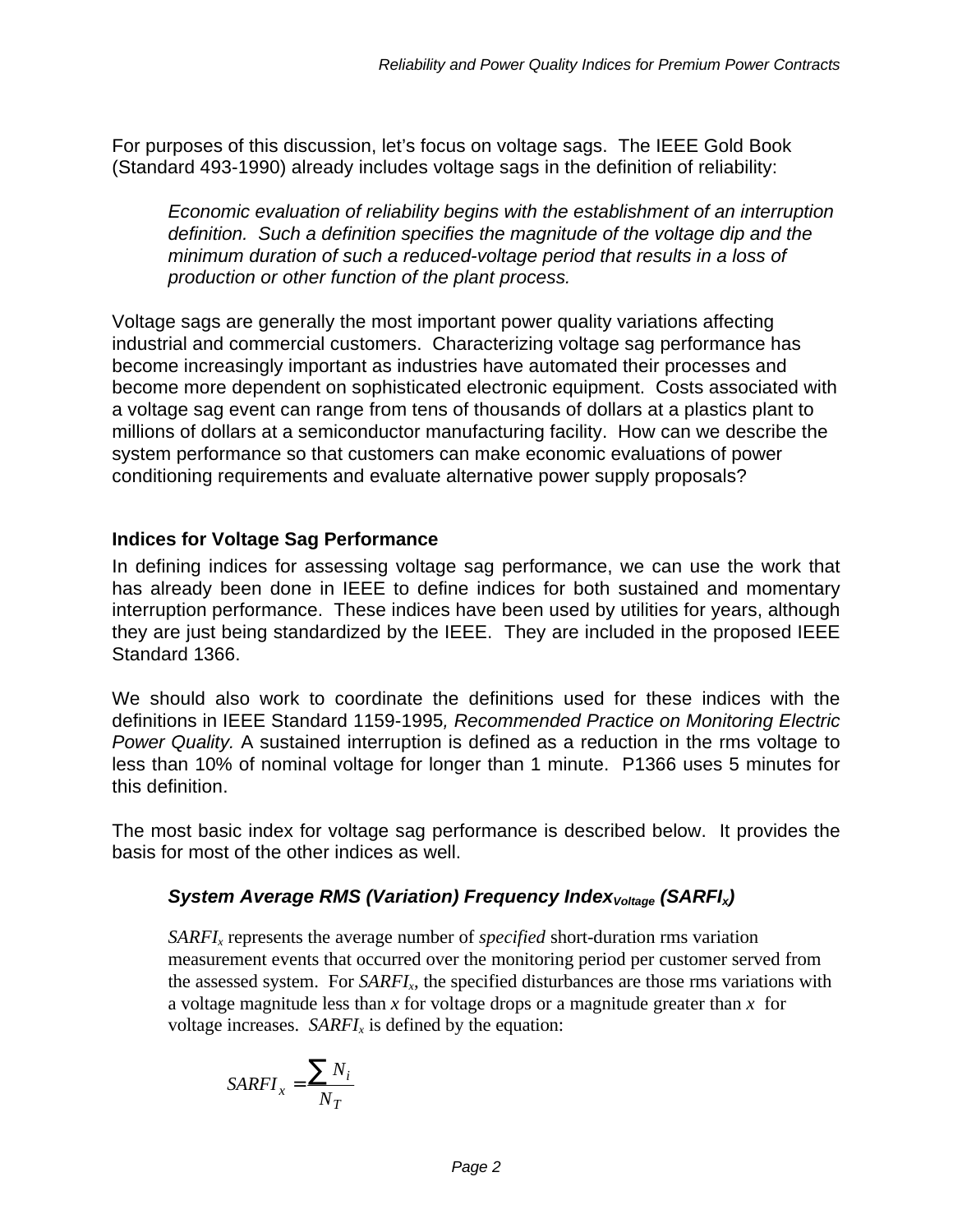where

 $X \equiv$  rms voltage threshold;

possible values - 140, 120, 110, 90, 80, 70, 50, and 10

 $N_i$  ≡ number of customers experiencing voltage deviations with magnitudes above

```
X % for X > 100 or below X % for X < 100 due to measurement event i
```
 $N_T$  ≡ number of customers served from the section of the system to be assessed

*SARFI*<sub>*x*</sub> is calculated in a similar manner as the System Average Interruption Frequency Index (SAIFI) value that many utilities have calculated for years. The two indices are, however, quite different. *SARFIX* assesses system performance with regard to shortduration rms variations, whereas, SAIFI assesses only sustained interruptions. *SARFI<sub>X</sub>* can be used to assess the frequency of occurrence of sags, swells, and short-duration interruptions. Furthermore, the inclusion of the index threshold value, *x*, provides a means for assessing sags and swells of varying magnitudes. For example, *SARFI70* represents the average number of sags below 70% experienced by the average customer served from the assessed system.

Figure 1 is a summary of SARFI levels for an example customer that can then be used to evaluate different methods of improving performance of a facility. The levels shown in Figure 1 are divided into voltage sags that are caused by faults on the distribution system and faults on the transmission system – this can be very important if a static switch is being considered as one of the power quality improvement technologies. The levels shown in Figure 1 are for a specific customer but the levels are inline with the average performance numbers found in the EPRI DPQ project.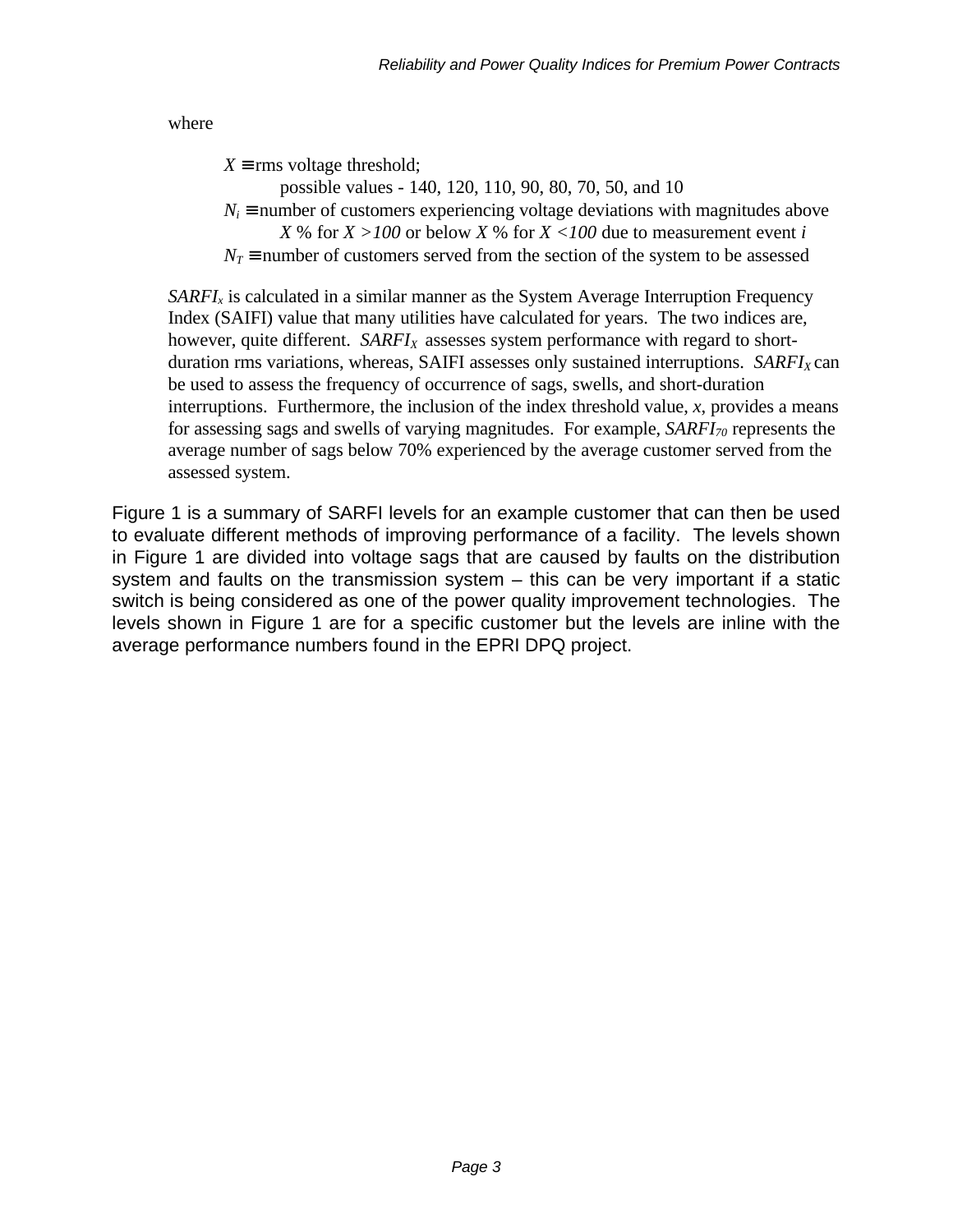**Expected Voltage Sag Performance**



*Figure 1. Voltage Sag Performance at an Example Customer*

## **Important Characteristics of Voltage Sags**

The basic SARFI calculation described above focuses on the minimum magnitude of the voltage during the sag. However, other characteristics of the voltage sag can be important in terms of the impact on customer equipment and the effectiveness of remedial measures.

#### *Characterizing the magnitude and duration*

Most methods for characterizing the voltage sag magnitude use the maximum deviation magnitude of the measurement. This method is illustrated by the measurement shown in Figure 2. Notice that the magnitude,  $V_{mag}$ , is assigned as the maximum deviation from nominal without regard to the duration of the event. This is also the technique recommended by the EPRI RBM.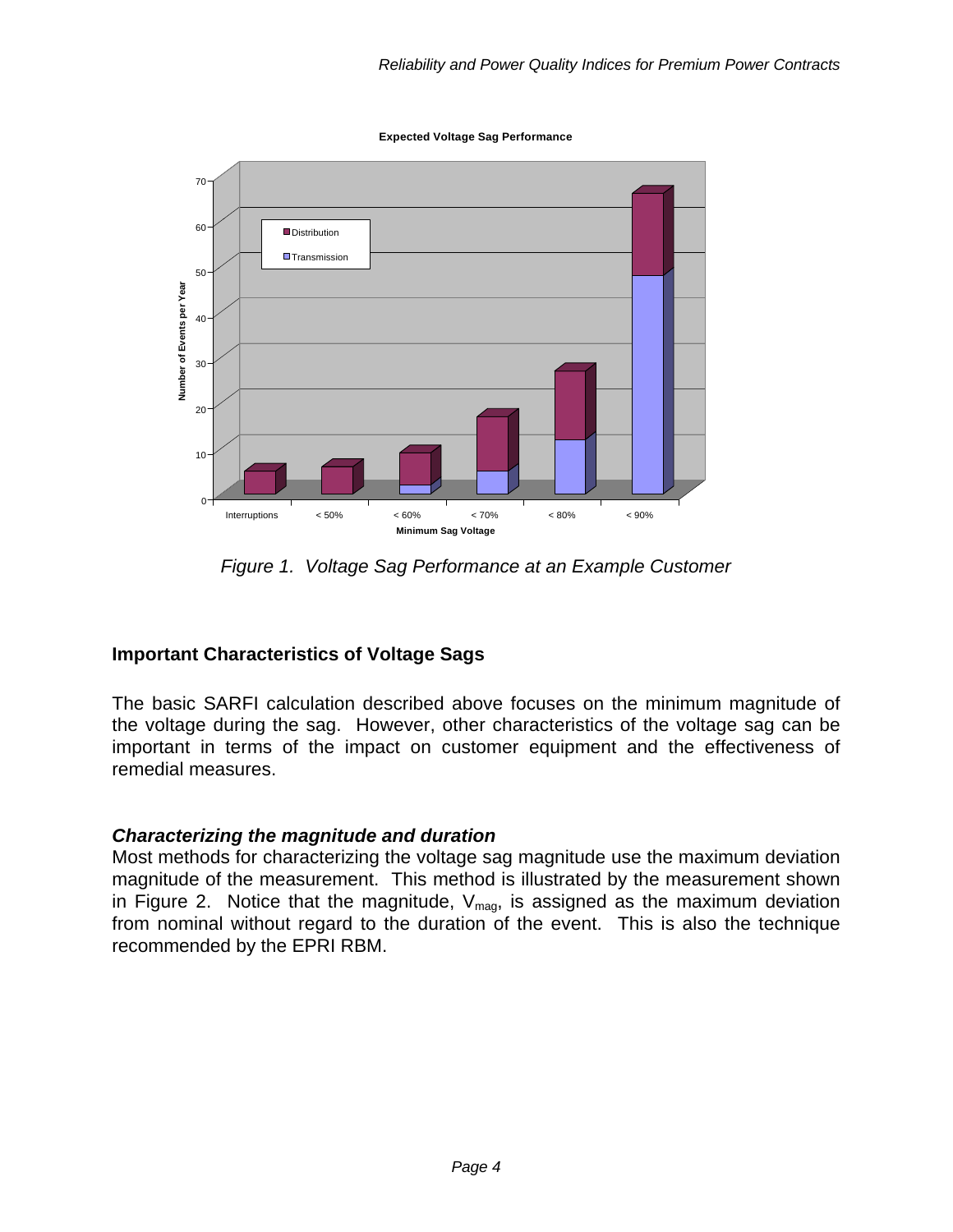

*Figure 2. Characterization of the sag magnitude for an example measurement.*

Duration of the sag can also be important. IEEE Std. 1159 provides convenient duration categories for classifying voltage sags (instantaneous, momentary, and temporary) but does not define the methodology for determining the duration. There is currently an IEEE 1159 task force charged with developing these methodologies. Consider the duration to be assigned to the sag shown in Figure 2. Some methods suggest that the duration assigned to the dip should be the time period for which the voltage is below the 90% threshold ( $T_{\text{dip}}$  shown in Figure 3). Other methods suggest that if the dip is non-rectangular, the duration should be only the time period associated with rectangular component for which the magnitude is assigned.



*Figure 3. Three-phase, non-rectangular rms variation measurement comparing the characterized duration using the UNIPEDE method and the time below threshold method.*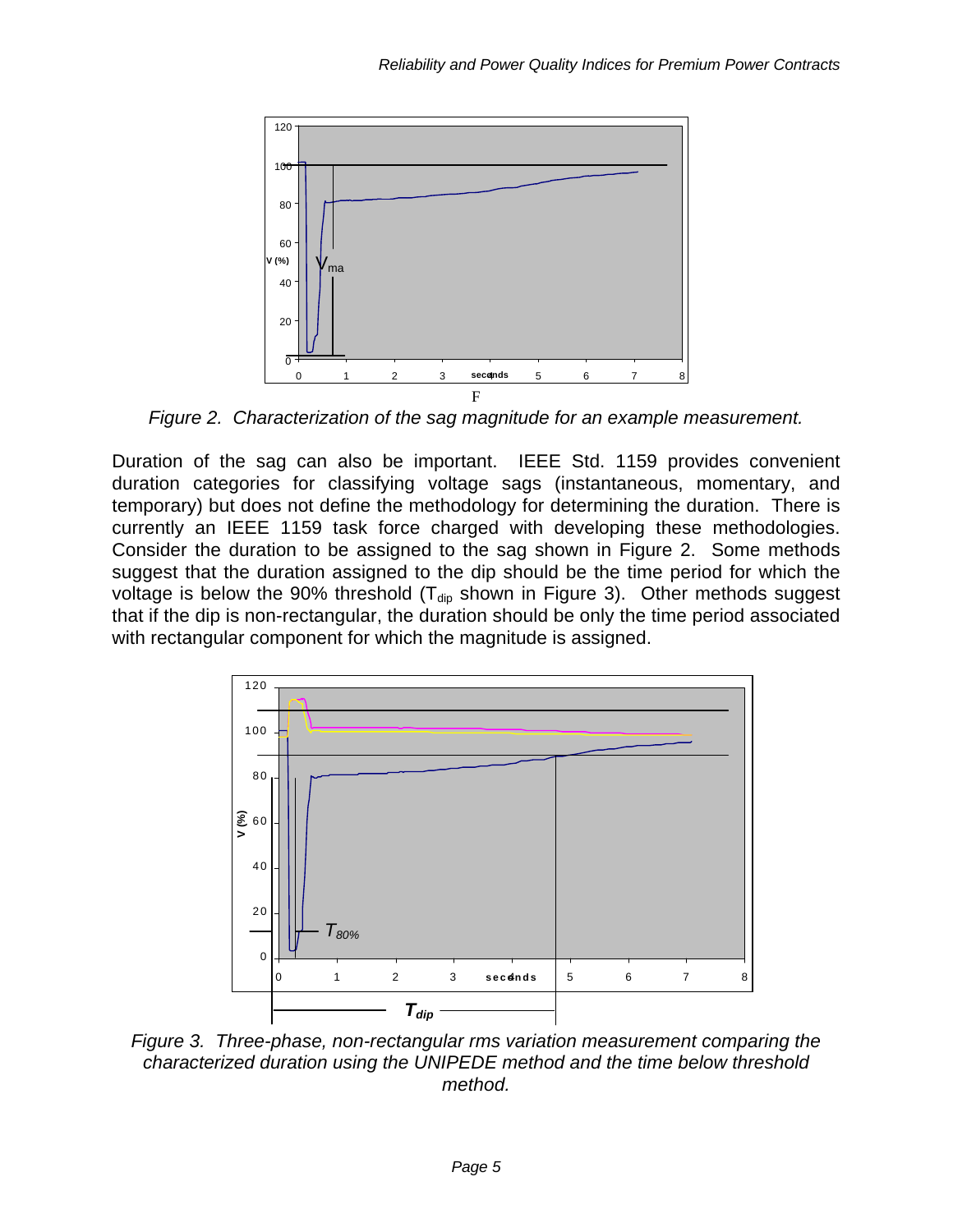The EPRI RBM method for characterizing rms variation duration is called the "Time Below Specified Voltage Threshold" method. *This method designates the duration as the period of time that the rms voltage is below a specified voltage threshold level used to assess the disturbance*. Thus, the assigned duration of a given non-rectangular rms variation will differ depending on the specified voltage threshold being used for assessment. Using this method, the duration of the dip shown in Figure 3 would be  $T_{80\%}$ . Figure 4 illustrates the "Time Below Specified Voltage Threshold" method for a single-phase rms variation measurement assessed at three voltage levels; 80%, 50%, and 10%.



 *Figure 4. Illustration of "Time Below Specified Voltage Threshold" characterization of rms variation duration.*

## *The Concept of Aggregation*

A single three-phase fault at the distribution level can result in multiple rms variation measurements, which in turn can be counted in many ways. The resulting count of the number of rms variations associated with a single fault can vary from one to tens depending on the counting method used. Consequently, when counting sags for the purpose of mediating service contracts, it is necessary that a tabulation method be used which is equitable to both the utility and the customer.

Measurement aggregation is the process of representing multiple measurements associated with a single power system event as a single measurement. The intent of measurement aggregation is to relate the disturbance events to the possible impacts on a facility. Figure 5 shows the rms variation measurements that would be recorded as a result of the semi-permanent three-phase fault shown on the medium voltage system of Figure 5. The proper operation of the network protective system (sequencing of the recloser used to isolate the fault from the network), result in multiple voltage sag measurements upline of the operating recloser. Assume that the recloser sequences twice before locking out, resulting in two three-phase sags. The number of voltage sags associated with this single fault varies drastically depending on how the measurements are aggregated.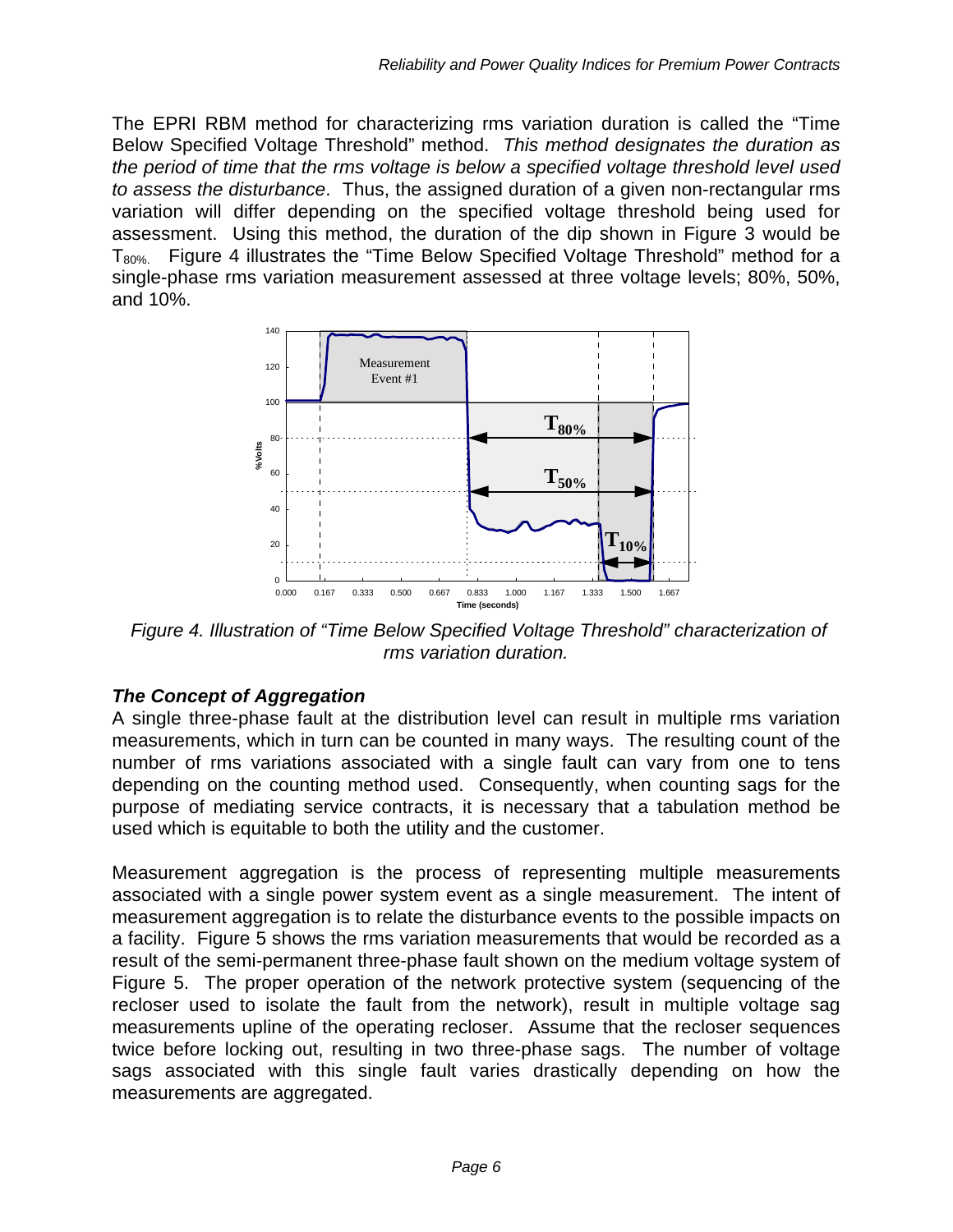Any monitored customer service upline of the operating recloser could count as many as six voltage sags resulting from the one three-phase fault illustrated in Figure 5. Counting each phase measurement as an individual voltage sag, the two three-phase measurements result in six sags. However, the event is only likely to impact customer processes one time.



*Figure 5. Illustration of rms variation measurements resulting from a three-phase fault at the MV level.*

The EPRI RBM Indices define aggregation at three levels for the purpose of characterizing voltage sags.

**Component Level.** Aggregation at the component level is the process of assigning a single magnitude-duration set to a single phase measurement which may or may not consist of multiple rectangular components. For instance, the event in Figure 2 has two components. The first is a short sag with a minimum magnitude of close to zero. The second component has a minimum magnitude of about 80% and lasts much longer as the voltage recovers. The EPRI RBM use the minimum magnitude during the whole event to characterize the voltage sag magnitude but the duration is the duration below a specified threshold.

*Measurement Level.* Aggregation at the measurement level is the assignment of a single magnitude-duration set to represent all of the phase measurements comprising a multi-phase measurement. With this aggregation, an event that affects all three phases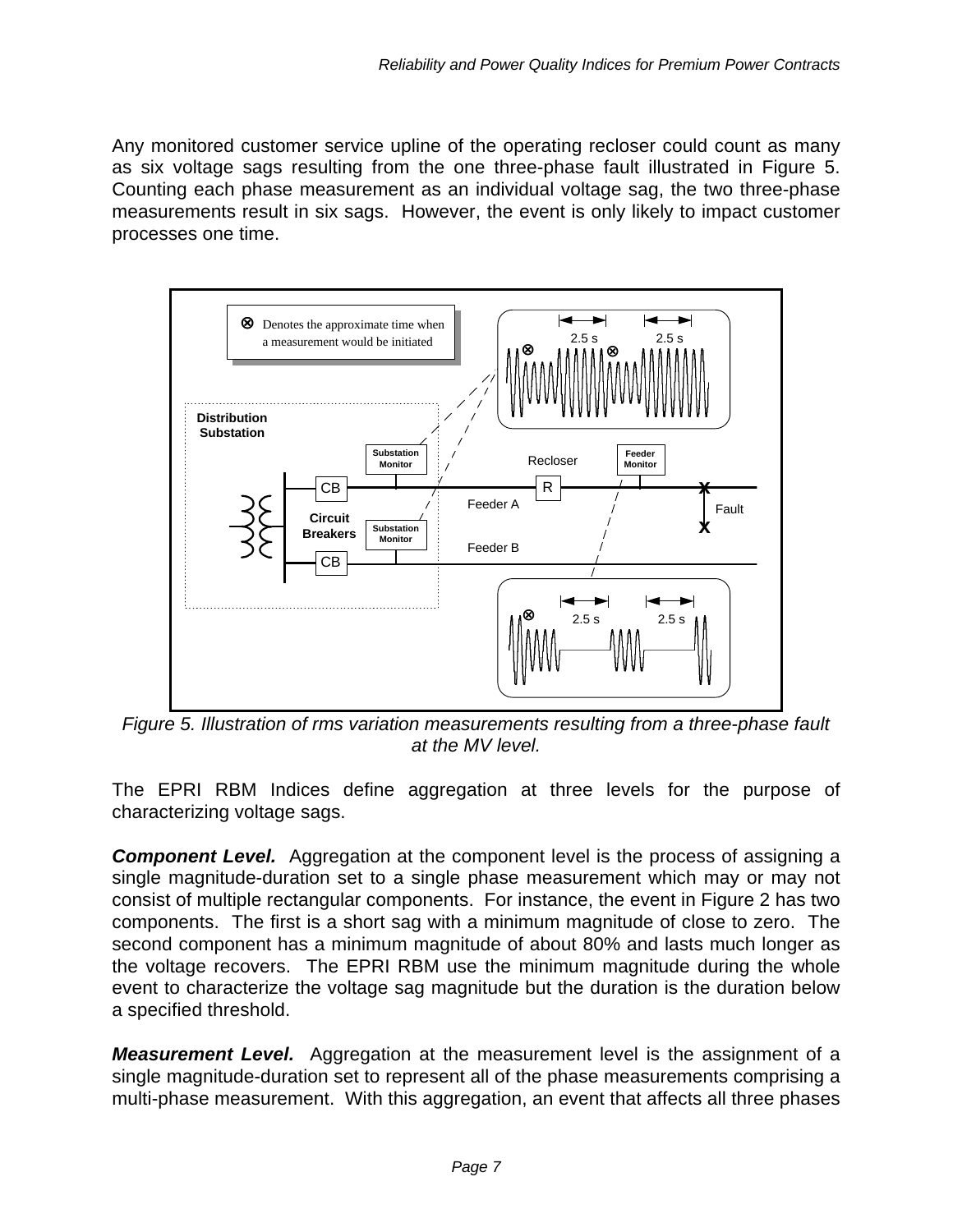does not get counted as three events. The number of phases affected can be important. This is handled by defining sub-indices with characteristics such as the number of phases impacted during the voltage sag.

**Temporal Level.** Aggregation at the temporal level is the process of assigning a single magnitude-duration set to represent all of the three-phase measurements resulting from a single power system occurrence. Figure 5 illustrates how a single distribution system three-phase fault can result in multiple sag measurements being recorded by the same monitor. Temporal aggregation summarizes multiple measurements associated with a single originating event into a single set of characteristics (magnitude, duration, etc.). Many different time periods could be appropriate for temporal aggregation, depending on the customer processes and equipment that could be impacted. For the RBM indices, an aggregation period of one minute is used (corresponds to the IEEE 1159 definition of the minimum duration for a sustained interruption). Other aggregation periods could be appropriate for specific contracts. The voltage sag is characterized by the minimum voltage magnitude during the entire aggregation period.

## **Example Application of Voltage Sag Indices for Premium Service Contracts**

Detroit Edison and other utilities have developed service contracts with major customers that include consideration of voltage sags in their performance requirements.

Rather that use just a frequency of occurrence index based on the magnitude of a voltage dip, Detroit Edison calculates a voltage dip score for its customer monitoring points. This metric takes into account the voltage lossed on each of the three phases. The calculation uses a 15 minute aggregation period for the calculations due to the characteristics of the large loads that are impacted by these events. This index is defined as follows:

$$
DIPScore = \sum_{i} \frac{3 - \sum_{p=1}^{3} V_{i_p}}{3}
$$

where

 $i \equiv$  dip event number occurring during assessment period

 $V_{Ip}$  = phase voltage magnitude for the three-phase dip measurement event *i* 

Detroit Edison compares the DIPScore for a given customer site with a target value developed from a combination of historical monitoring data and the sensitivity of the customer processes. This measure allows Detroit Edison to mediate its Special Manufacturing Contracts.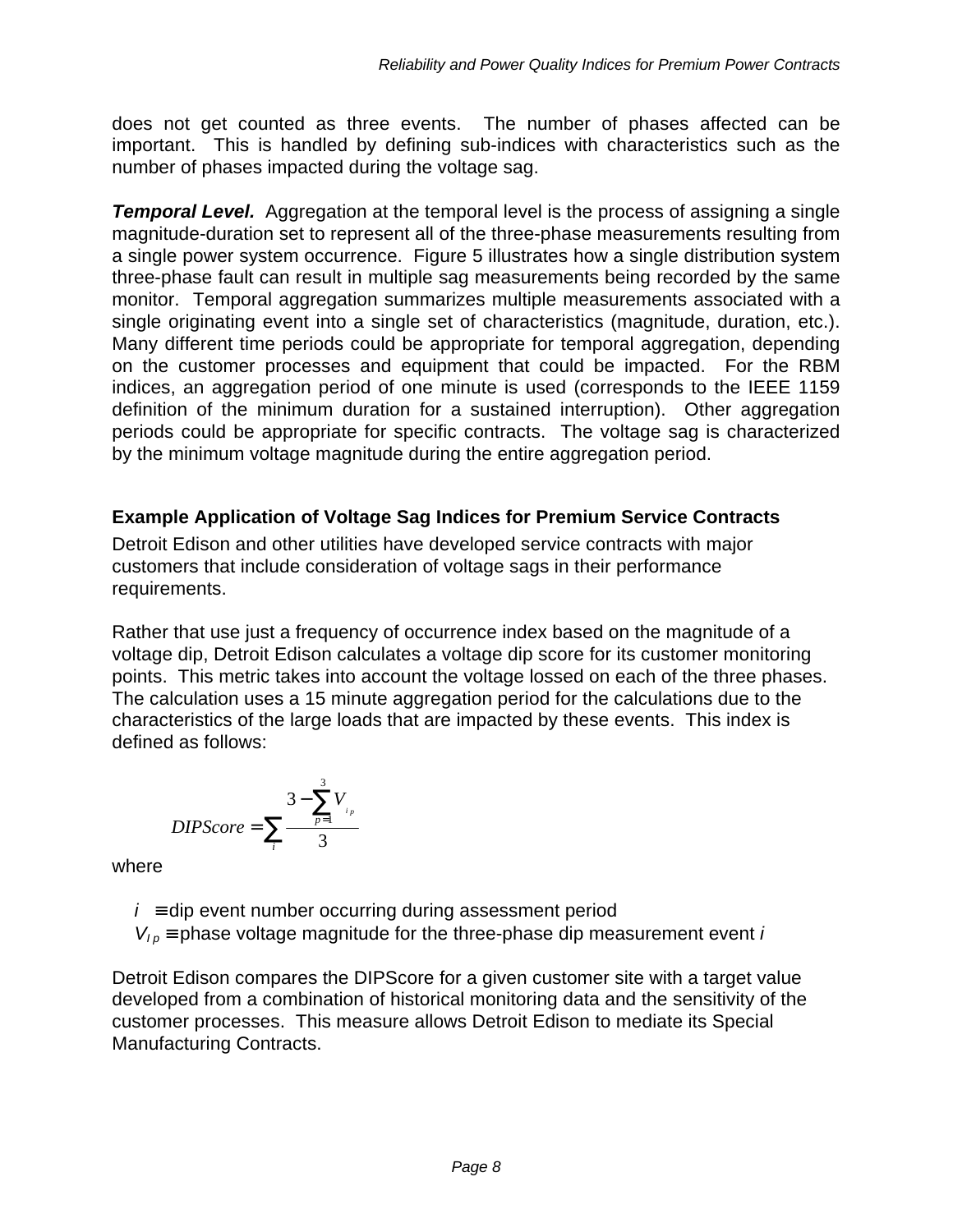## **The Role of System Monitoring**

These indices can be estimated based on historical fault performance of transmission and distribution lines but system monitoring is required for accurate assessment of performance at specific system locations. Many utilities (Consolidated Edison, United Illuminating, Northeast Utilities, San Diego Gas & Electric, TVA, Entergy, Baltimore Gas & Electric, Consumers Power, Southern California Edison, Carolina Power & Light) have already installed extensive monitoring systems to help characterize system performance on a continuous basis. Detroit Edison, Consumers Power, and First Energy have installed monitoring systems to track performance at specific customers (automotive plants) as part of the contractual requirements associated with serving these customers.

The information obtained using these indices can be valuable for many different purposes. A customer survey at United Illuminating found that commercial and industrial customers consider PQ as the second highest service priority. UI found that the customer concerns were based on a perception of poor PQ rather than quantified assessment. In response to this perception, UI has installed power quality monitoring at all of their distribution substations. Data from the monitoring is available in real time to customer engineers, protection engineers, and operations engineers through the UI network. The data is used to calculate performance indices that become part of monthly and quarterly reports. SARFI is included as one of UI's company performance drivers along with SAIFI, SAIDI, and CAIDI (interruption-based indices). SARFI-based ranking of substations is used for prioritizing expansion and maintenance. If  $SARFI<sub>90</sub>$ exceeds specified thresholds in any period, a PQ investigation is recommended. In the future, steady state performance indices (voltage regulation, unbalance, harmonics) will also be included.

We are in for a period of rapid change. Electric utilities need to take a customer focus in everything they do if they are going to survive in the deregulated world. Characterizing system performance in a manner that relates to the impacts on customer equipment is one good example. In order to provide good information about the quality of power being delivered to customers and the causes of disturbances, we need to monitor voltages and currents at least at the system substations and the service entrance to important customers. The substation sites provide basic information that is applicable to all customers connected to the station (voltage sags, some transient information, harmonic distortion at the substation). The customer sites provide more detailed information closer to the actual loads that can be impacted, including the effects of transformer connections, lower voltage capacitors that can cause harmonic resonance and magnification of switching transients, and customer loads. With these sites being monitored, indices can be calculated for characterizing system performance and performance at individual locations for contracts.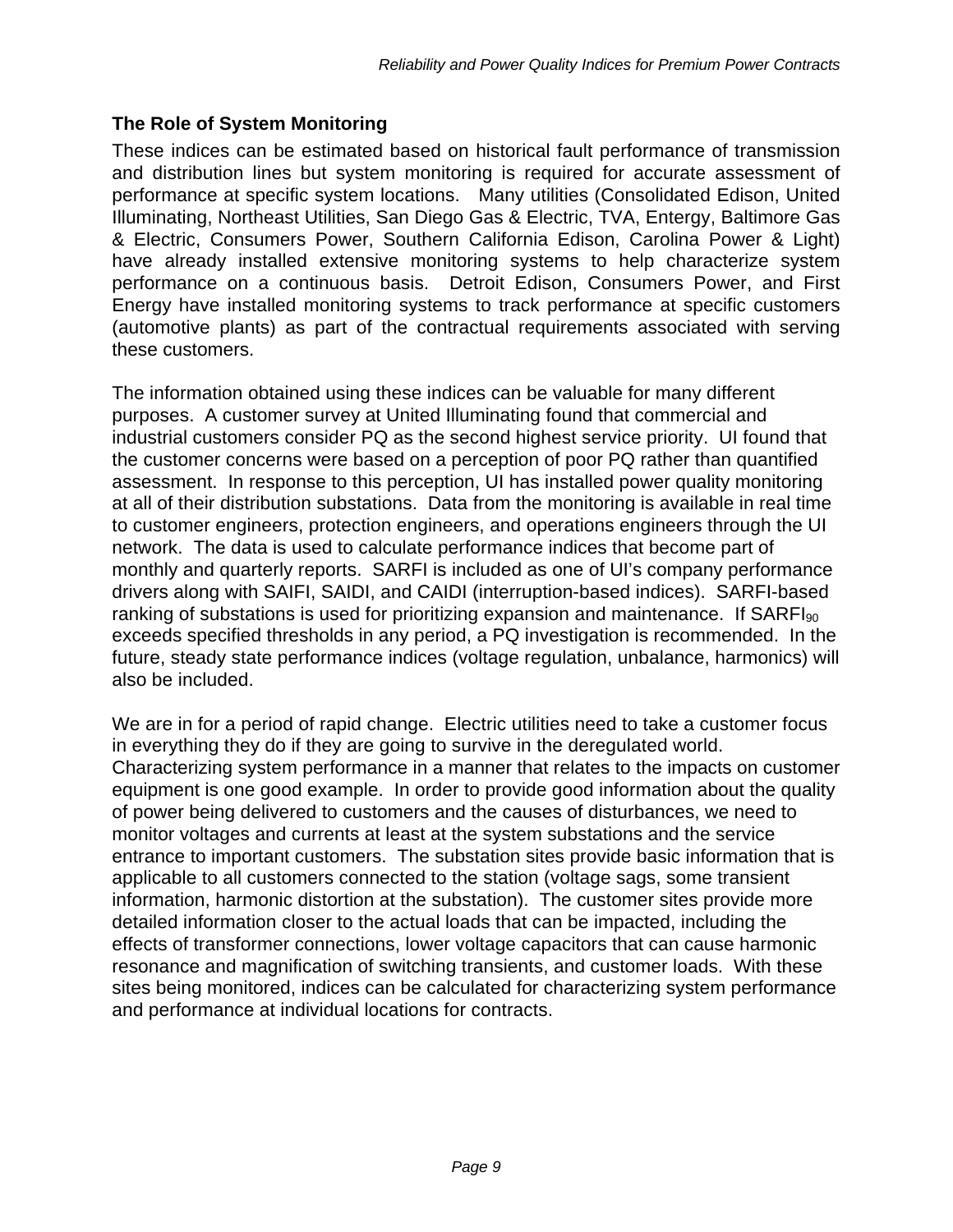

**Example of System Monitoring Concept**

*Figure 6. Overview of Power Quality Monitoring System*

Many utilities are considering offering premium service contracts to customers that need higher levels of power quality. These contracts start with an information service that provides the customer with summaries of overall power quality levels and specifics of disturbances that may be impacting the process. The technology is already in place for you to collect the data remotely and provide it to the customer in summary form via the World Wide Web. As an initial step, you can provide the information to your customer service personnel and they can interface with the customer. When there are problems with the production process, they can be related to specific power quality conditions. Power conditioning equipment can be optimized and, in the long run, equipment specifications can be improved to prevent problems in the future. When a problem occurs, there is an opportunity to help solve the problem (service opportunity, equipment sales opportunity).